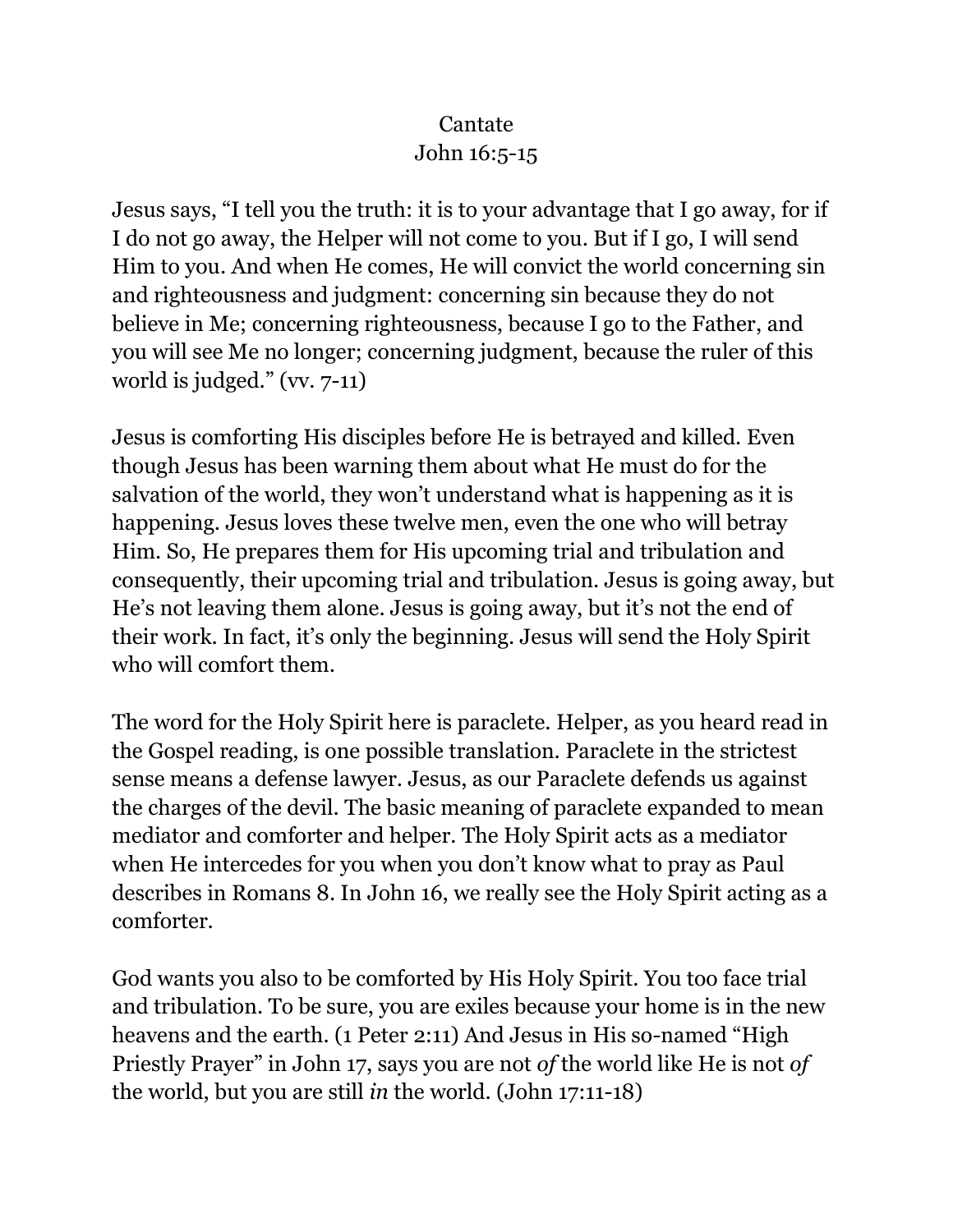And while you are in the world, you will have trial and tribulation. But Jesus sends you His Holy Spirit as well to comfort you amidst trials and tribulations. And the Holy Spirit comforts you in the same way He comforted the Apostles.

The Holy Spirit convicts the world of sin, righteousness, and judgment. This is comforting for the apostles and for you. How does this provide comfort?

First, the Holy Spirit convicts the world of sin because they haven't believed in Jesus Christ. Jesus is very specific here. The Holy Spirit convicts the world for a very particular sin: not believing in Jesus. Paul states clearly that all men, apart from Jesus Himself, have sinned and fallen short of the glory of God. (Rom 3:23) Even the world can recognize sin. Even with how confused the world is about sexual sin, it still understands that cheating on your partner is wrong. But we need to understand that there is more than just sin in the world. We need to know that we are individual sinners.

Can you imagine having a weird lump on your body and not getting it checked out by the doctor? This actually happens. Fear of what the lump might be freezes some people into inaction. And, in many cases, by the time they can no longer ignore the lump, it's too late to effectively treat it. But if you get it checked out early, there's comfort in knowing what it is, even if it is something horrible like non-benign cancer. There's comfort in the truth. And with truth, it's possible to find a cure.

It's like that with sin. Sin is even uglier than the worst cancer. And most of the time, we don't know the depth of our depravity. The Holy Spirit reveals to us our sin. He convicts the whole world. And it's no fun to be convicted of your sin. It hurts. But with the truth of your sin, comes a cure. Not a possible cure like with cancer, but a 100%, guaranteed cure. We know it's a guaranteed cure because Jesus rose from the dead. His sacrifice for sin paid for the sin of the world.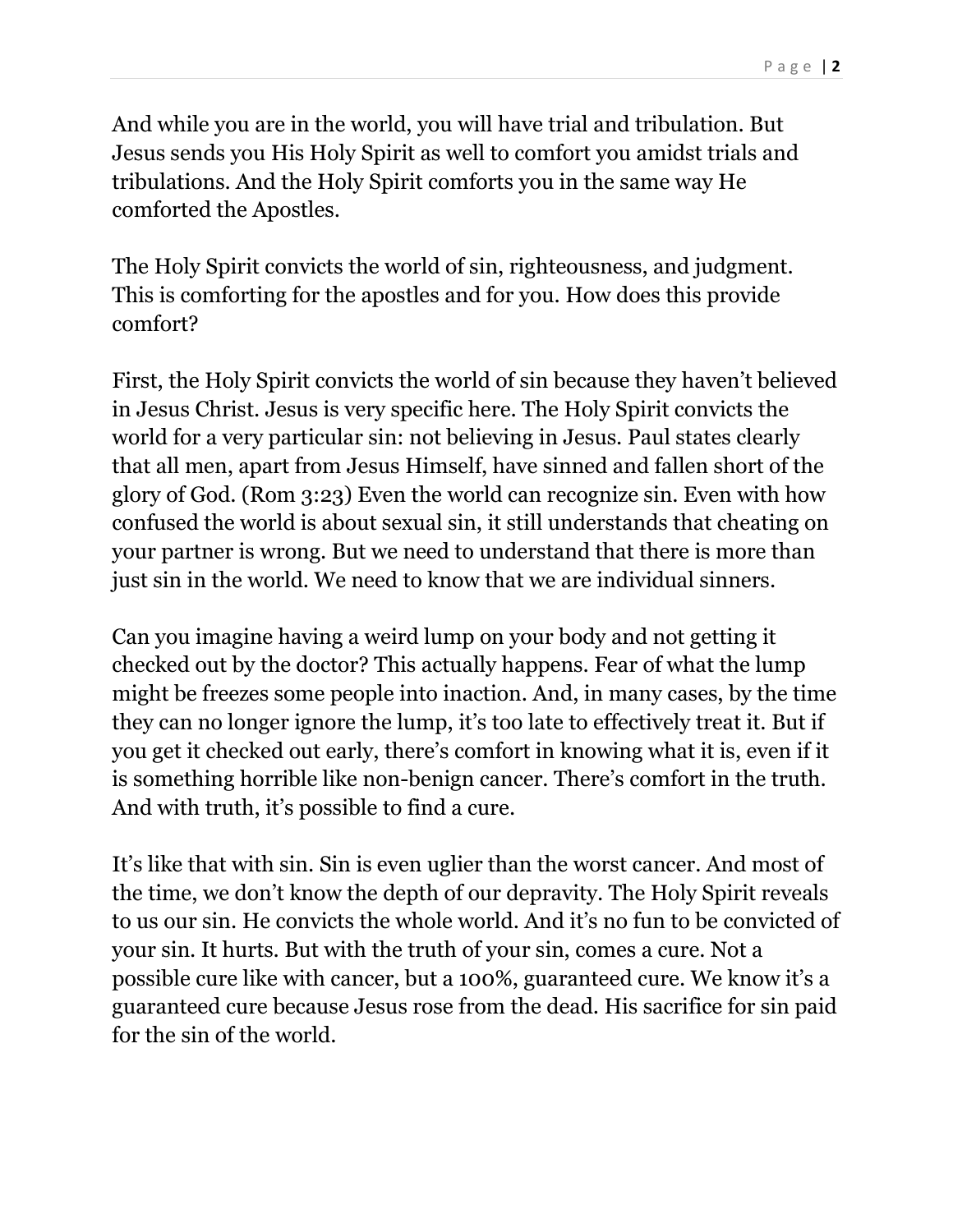No one goes to hell because of their sin. To be clear, we are all deserving of hell because of our sin. We rejected our creator and attempt to be our own god. This is deserving of eternal death. But before the foundation of the world, God solved our sin problem. He solved it be assuming our creatureliness into Himself and crucified our sin to the cross. John 3:16 says that "God so loved the *world that He gave His only [begotten] Son."* It doesn't say that "God so loved His chosen people that He gave His only begotten Son." Jesus' atoning sacrifice paid for the sins you've already committed and for all the sin you will commit in the future. And not only your sin, but the sin of the whole world.

Jesus says, "Whoever believes and is baptized will be save, but whoever does not believe will be condemned." (Mark 16:16) You salvation depends on believing in Jesus and being baptized. It doesn't depend on you atoning for your sin, as if you could. No. You are saved by faith alone. And in this is great comfort. When you believe that Jesus atoned for *your* sin, then you have comfort.

Those who are condemned are condemned because of unbelief. But a very specific unbelief. They are condemned because of their unbelief in Jesus. This is why our evangelistic efforts must always focus on the question, "Who do you say that Jesus is?" This is the great confession of Peter, "You are the Christ, the Son of the living God." (Matthew 16:16) And Jesus says that Peter didn't come to this by himself, but it was revealed to him by God the Father working through the Holy Spirit. And the Holy Spirit convicts the world of sin because they don't believe in Jesus. They are still in their sin. You, dear Christian, are no longer in your sin, but you are freed from your sin because you believe in Jesus as the living Son of God for you.

The Holy Spirit also convicts the world of righteousness because Jesus goes to the Father. Jesus is the perfect picture of righteousness. He did what we could not do: He lived a perfect and righteous life. He laid down His life for His enemies so that they might become His friends. Jesus goes to the right hand of His Father because all the work He did for your forgiveness and righteousness is completed.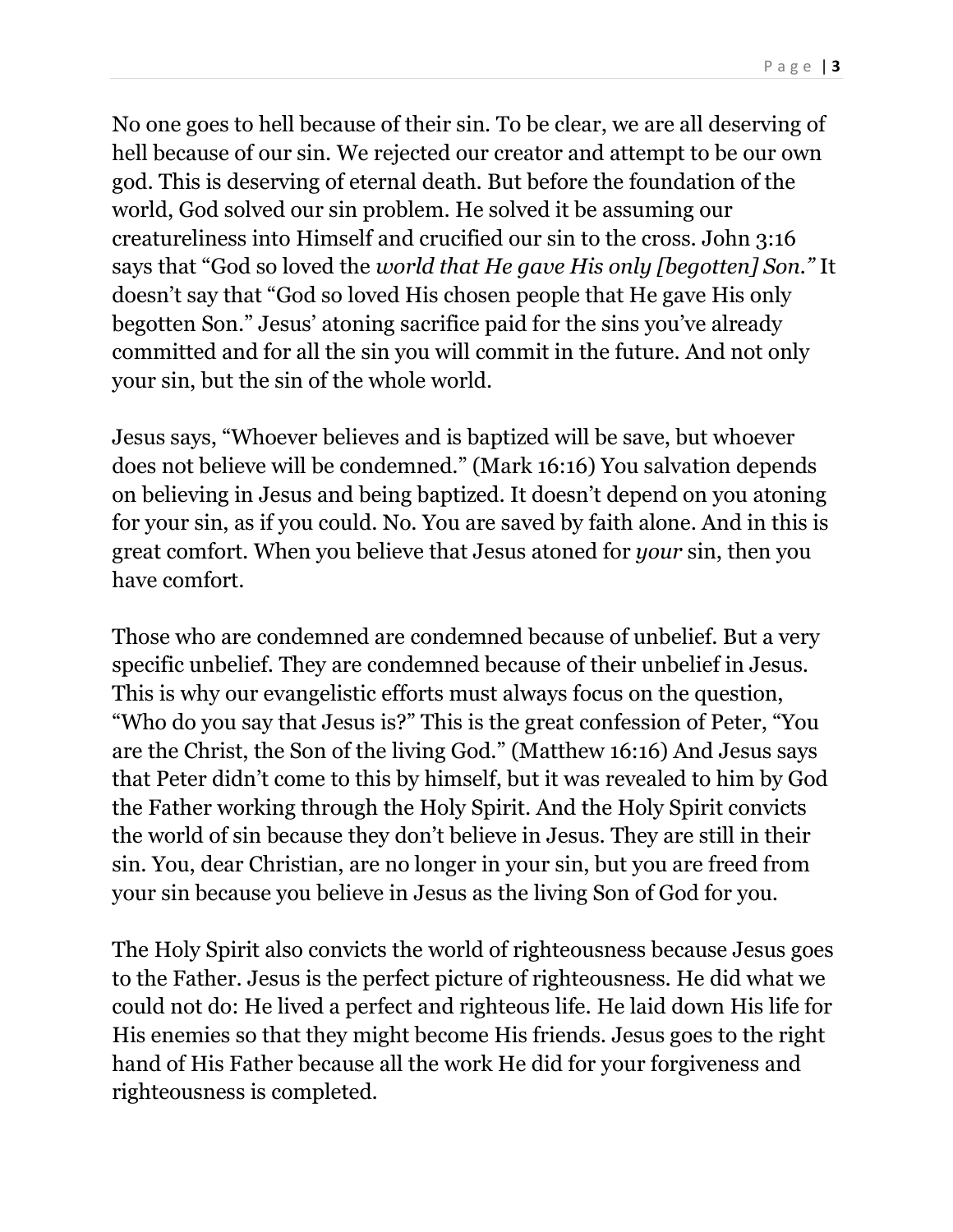P a g e | **4**

No one who ever goes to heaven goes because of their own righteousness. If you depend on your own righteousness, you are doomed just as certainly as the wedding guest who didn't wear the provided wedding garment was in Matthew 22. Even as a believer your own righteousness is tainted by original sin. You must have an alien righteousness, that is, you must have a righteousness that is not your own.

This righteousness is provided to you in your baptism. We call this the blessed exchange. Jesus gets all your sin in your baptism, and you get all His righteousness. This is what Jesus means when He tells John at His baptism, "for thus it is fitting for us to fulfill all righteousness." (Matthew 3:15) Your righteousness was completed nearly 2,000 years ago! When Jesus ascended to heaven, He stored your righteousness away in heaven where neither rust nor moth can destroy it.

This is why Paul says, "Do you not know that all of us who have been baptized into Christ Jesus were baptized into His death? We were buried therefore with Him by baptism into death, in order that, just as Christ was raised from the dead by the glory of the Father, we too might walk in newness of life." (Romans 6:3-6) That newness of life comes from knowing that your sin is covered, and your righteousness is secure with Jesus in heaven. This is a different picture of Christians than the world has.

The world sees you as "holier than thou" and hypocrites and bigots. The world is convicted by the Holy Spirit through the proclamation of the Word of God. We call sin, sin, and righteousness, righteousness, and the world hates us because of that. We are sinners who proclaim what sin is. We do it knowing, like Paul, that we are a chief sinner. Even though we are sinners, we proclaim sin as sin because only when you know you've sinned do you know that you need the cure for sin: forgiveness.

We are sinners who also proclaim what righteousness is. We don't let the world be settled with its own idea of righteousness for that way only leads to death. And the world hates Christians because we are salt and light.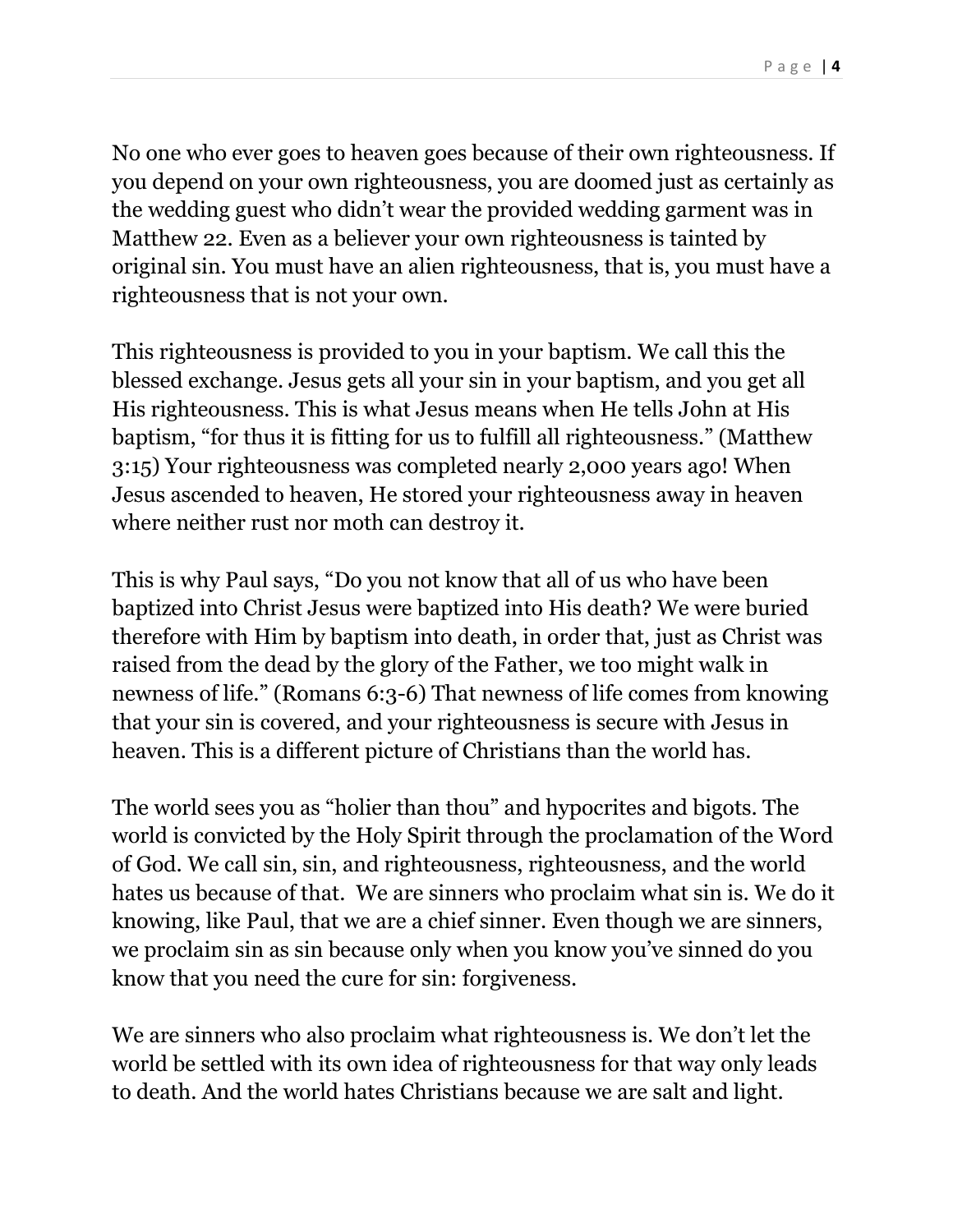As Jesus says, "For everyone who does wicked things hates the light and does not come to the light, lest his works should be exposed." (John 3:20)

You dear Christian, cling to the righteousness of Christ and will receive your reward. This is your comfort: the righteousness of Jesus. He gives it freely to you in your baptism along with salvation. Live as if you already have eternal salvation because you already have it. It is yours in Christ Jesus at your baptism no matter what the devil or the world or even your own flesh say about it.

The Holy Spirit also convicts the world of judgment because the ruler of the world is already judged. The angles had free choice just like Adam and Eve in the Garden of Eden. The devil rebelled against God and dragged about a third of the angels down with him. (Revelation 12:4) They are now confirmed in their choice. Angels will continue in their righteousness and the demons will continue in their judgment. This is one of the big reasons the devil and demons hate you so much. There's no chance of redemption for them because they are already judged.

This is a great comfort for us. No matter how much the devil and demons hate you and attack you, they are judged already. The devil already tried to devour Jesus at His birth, but he failed. (Rev 12:4-5) The devil will try to devour you, but what can separate you from the love of Christ? (Romans 8:38-39)

This is why it is so important to attend the Divine Service regularly. Your salvation is a gift, it is not of your own doing. Since you still live in the world that hates you, you need to be constantly reminded that forgiveness of your sins and your right standing before God is found only in Christ. "It is not our own doing; it is the gift of God." (Ephesians 2:8) Just as much as you need to nourish your body with food to continue living, you must continue to nourish your body and soul with the gifts of God. And God is not stingy with His gifts. And in these gifts, you receive true, lasting comfort. Comfort that the world doesn't know and comfort that cannot be taken from you!